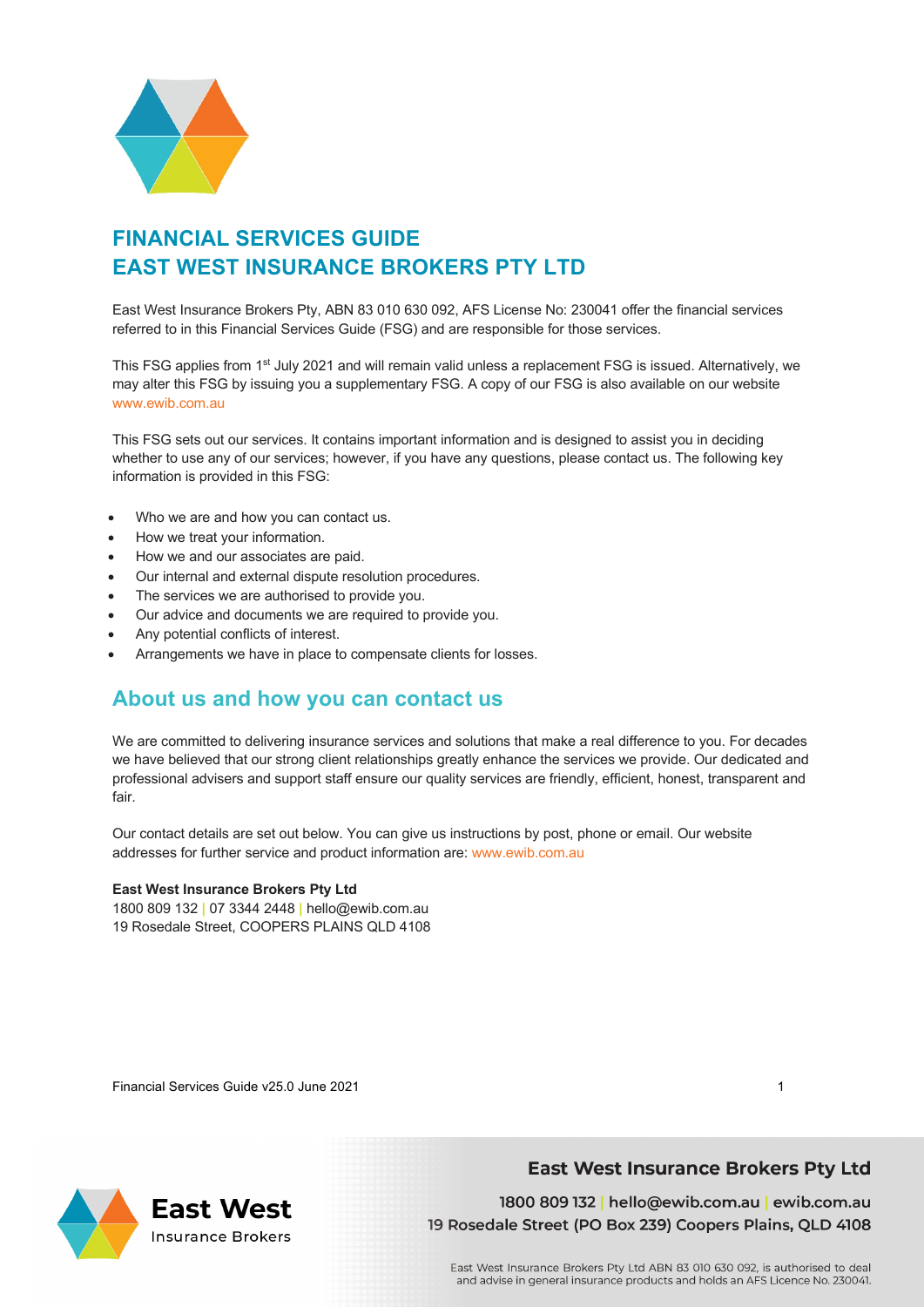## **The services we are authorised to provide you**

We are licensed to operate a financial services business and to provide financial product advice in relation to, and deal in, general insurance products. This allows us to issue, apply for, acquire, vary or dispose of these products. We can deal with and advise both Retail and Wholesale Clients. We will do this on your behalf as your broker, unless we tell you otherwise.

#### **Lack of independence**

East West Insurance Brokers Pty Ltd is not independent, impartial or unbiased because we receive commissions for the advice we provide. We explain such arrangements in more detail in this document and you can ask us for more details.

However, it is important to note that when providing personal advice we are required under the Corporations Act to always act in our client's best interests. We also have policies and procedures for the proper management of conflicts of interests. You can ask us for more details.

## **How commissions, fees or other benefits are calculated**

We are paid a commission from the Insurer when we arrange a policy on your behalf. This commission is calculated as a percentage of the base premium amount, before GST, Stamp Duty and any other Government charges. Our commission will be calculated based on the formula **X=Y% x P**. X=our commission; Y%=the percentage commission paid to us by the insurer and which varies between 5% and 27%; P=the amount you pay for any insurance policy (less any government fees or charges included in that amount).

Any fees that we charge you will be calculated dependent upon factors such as time and costs associated with the particular administration performed and/or service provided. We may also charge you a fee for any special advisory or additional claims-related services.

We may also receive other income or benefits from insurers, including:

- commission or allowances from insurers for managing binding authorities or other similar facilities;
- profit commissions or profit shares paid by insurers on certain classes of insurance;
- expense reimbursements e.g., some training costs or resources;
- administrative fees for services we provide to insurers.

If you instruct us to arrange premium funding to spread payments over a number of months, we generally outsource this function to Flexifund Australia Pty Ltd (**FFA**). FFA is a company owned by the Rynenberg Family Trust. Greg Rynenberg is a Director of both Flexifund Australia Pty Ltd and East West Insurance Brokers. FFA earns interest on the premium funding contracts. East West Insurance Brokers do not receive any remuneration for these transactions. Should FFA outsource the funding to an alternative premium funding company, FFA usually receives commission. The commission that is paid by the premium funder is usually calculated as a percentage of your insurance premium (including government fees or charges). Our commission rates for premium funding are in the range of 0-2% and disclosed at the time of contract. Please contact us if you would like more information.

Occasionally, another person or company introduces prospective clients to us. Sometimes we share our commission or fees with them or pay them an agreed referral fee. If we give you personal advice, we will let you know of any fees, commission or other payments we, our associates or anyone referring you to us will receive in relation to the policies that are the subject of the advice. Our commission rates for referrers are in the range of 0- 20% and disclosed at the time of placing cover.

Financial Services Guide v25.0 June 2021 2

**Insurance Brokers** 

# **East West**

1800 809 132 | hello@ewib.com.au | ewib.com.au 19 Rosedale Street (PO Box 239) Coopers Plains, QLD 4108

**East West Insurance Brokers Pty Ltd**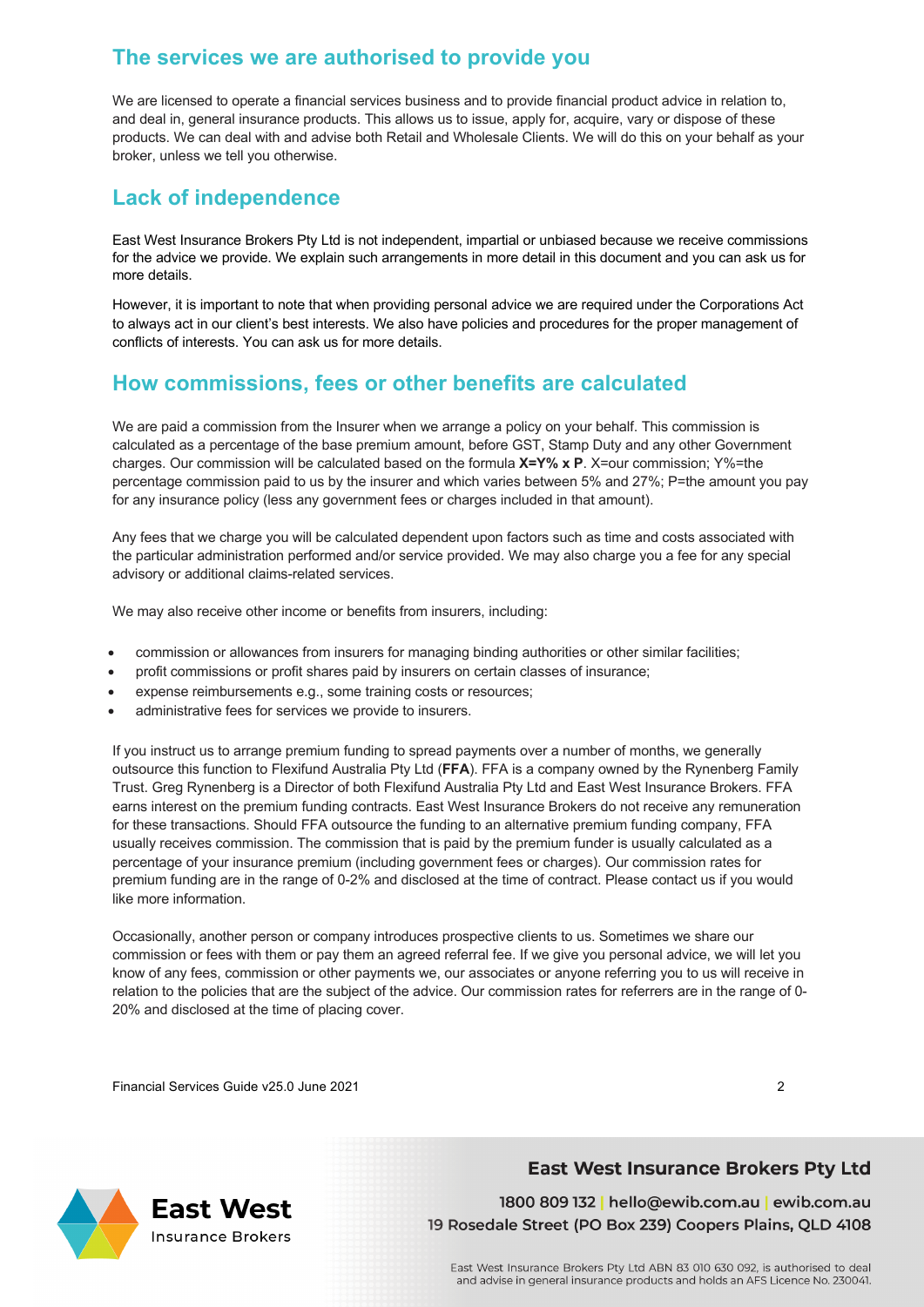Our employees receive a market salary. They may also receive an incentive bonus based on performance criteria e.g., level of quality service, retained renewals, or new business income. An employee may be paid a share of our remuneration in the range of 3% to10%. For example, if our remuneration was 10% of the net premium of \$1,000 (i.e., \$100.00), the employee may receive up to \$10.00 from that transaction.

Our Authorised Representatives receive a share of our commission or fees. If we give you personal advice, we will let you know of any fees, commission or other payments we, our associates or anyone referring you to us will receive in relation to the policies that are the subject of the advice. Our commission rates for Authorised Representatives are in the range of 0-50% and disclosed at the time of placing cover.

If we are instructed to arrange a policy for you and we have provided you with personal advice as a retail client purchasing a prescribed product, **full details** regarding the remuneration that we and our associates are to be paid will be clearly detailed in the **Important Information Document regarding our Advice (IIROA)** which will accompany your invoice.

If you require further details regarding remuneration, we may receive to assist you with making a decision to deal with East West Insurance Brokers, you can contact our office by post, phone or email **within 7 days** of the receipt of this FSG and this information will be provided to you in writing. This also applies to any non-monetary remuneration we may receive from insurers such as gifts, entertainment and other incidental benefits where such remuneration could impact in any way on the services, we provide you.

## **The advice and documents we give Retail Clients**

A retail client is an individual or small business who receives advice or service in relation to Motor Vehicle (2 tonnes or less); Home Building & Contents; Sickness and Accident; Consumer Credit; Travel; Personal and Domestic Property; or Medical Indemnity Insurance products. These products are also referred to as Prescribed Products.

**Personal Advice**: In most cases we will give you personal advice, tailored to your needs after we have taken into account your individual objectives, financial situation and/or needs. When you ask us to recommend an insurance policy for you, we will usually only consider the policies offered by the insurers that we deal with regularly. In giving you advice about the costs and terms of recommended polices we have not compared those policies to other policies available, other than those insurers we deal with regularly.

Where we provide you with advice about your insurance arrangements, that advice is current at the time that we give it. We will review your insurance arrangements when you inform us about changes in your circumstances.

**General Advice:** When we have given you advice of a general nature rather than personal advice, we will tell you so and refer you to the relevant Product Disclosure Statement to enable you to decide if it is right for you.

**Product Disclosure Statement:** If you are a retail client and we arrange one of the above Prescribed Products for you, or if we recommend you buy a particular prescribed insurance policy, we will give you a PDS, unless you already have an up-to-date PDS from the insurer. The PDS is prepared by the insurer and is designed to give you important information regarding the insurer and the policy wording.

**Statement of Advice:** If you are a Retail client purchasing a Personal Accident and Illness policy with East West Insurance Brokers Pty Ltd you will receive a Statement of Advice (SoA) whenever we provide you with personal advice, regarding this product. The SoA will contain our advice, the basis of our advice, and information on any remuneration, associations or other interests, which might reasonably have influenced us in providing our advice. The SoA will assist you to make an informed decision about your insurance needs.

**Record of Further Details:** If you are a Retail client purchasing a Prescribed Product and you have not already been provided with a copy of our advice, you may request a record of details regarding our advice. To do so, please contact our office by post, phone or email. We will keep these details on file for 7 years.

Financial Services Guide v25.0 June 2021 3

**East West** 

**Insurance Brokers** 

#### **East West Insurance Brokers Pty Ltd**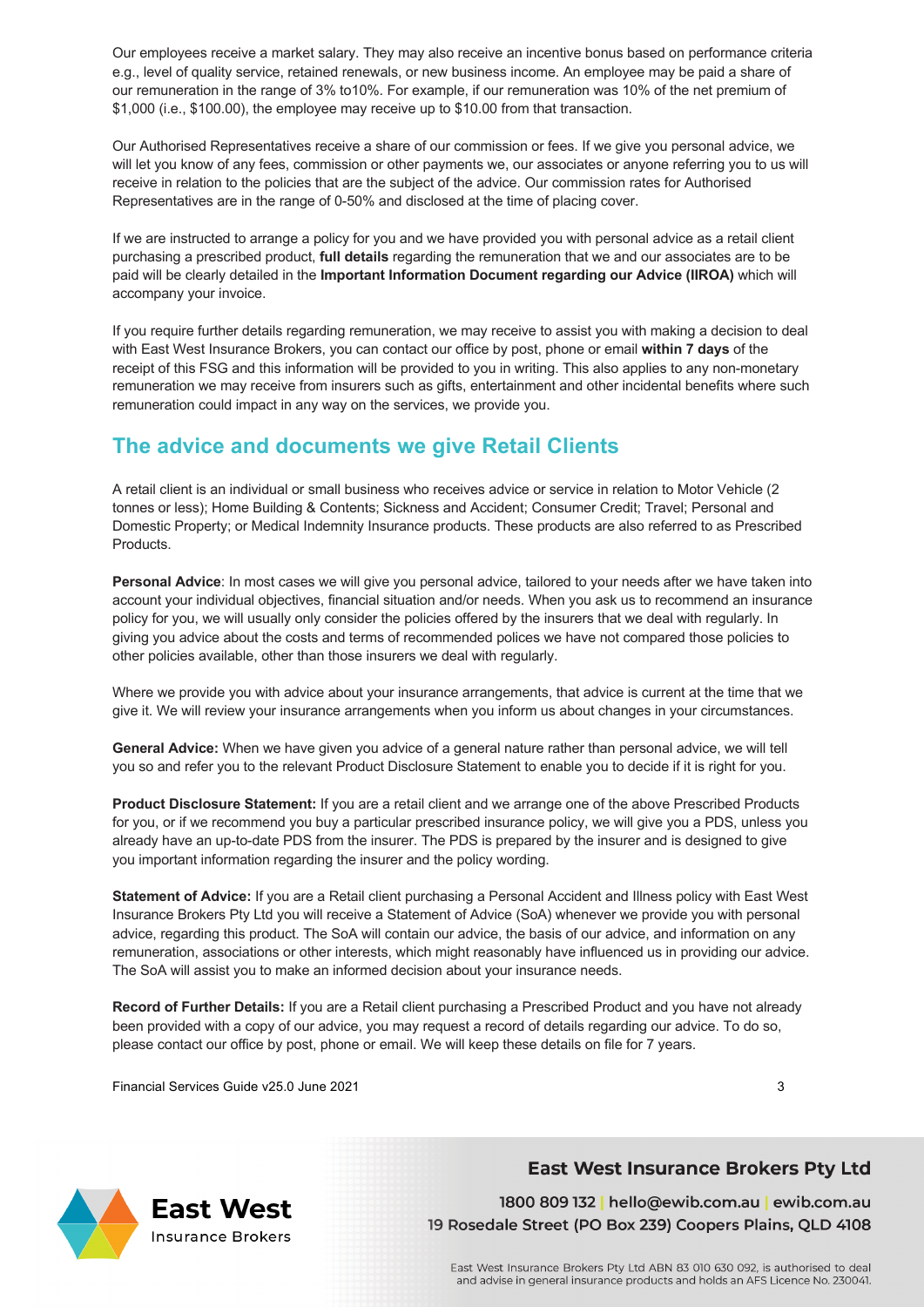## **Renewals**

We will give you at least 14 days' notice of expiry of any retail insurance policy which we arranged or last renewed for you.

In some cases, we may automatically renew your insurance to ensure you continue to be covered. At that time, we will send you an offer to renew the insurance policy and invoice you for the cost of renewal. If there is a change to your circumstances or if you want to change the details of the cover, contact us as soon as you receive the renewal offer. This will allow us to assess whether your insurance is appropriate for your circumstances.

#### **How you can pay for our services**

For each new insurance product, alteration or renewal, the insurer will charge a premium plus any relevant taxes, charges and levies. In some cases, we will also charge you a fee. These amounts will all be shown on the invoice that we send you. You can choose to pay by any of the payment methods set out in the invoice. You are required to pay us within the time set out on the invoice.

If there is a refund of premium owed to you as a result of a cancellation or alteration to a policy, we will retain any fee we have charged you and reserve the right to retain the full commission.

When you pay the premium to us, it will be banked into our trust account. We retain the commission from the premium you pay us and remit the balance to the insurer. We will earn interest on the premium while it is in our trust account or we may invest the premium and earn a return. We will retain any interest or return on investment earned on the premium.

## **Relationships or associations capable of influencing the provision of our services**

We endeavour to avoid any associations or relationships that do not benefit you in some way. In this FSG and at other times, we will tell you about those that are capable of influencing our services, so that you can make an informed decision.

We are a member of certain groups and associations for insurance purchasing power, administrative ease and/or professional standing.

**Steadfast Group Limited** – East West Insurance Brokers Pty Ltd is a Steadfast Group Limited (Steadfast) Network Broker. Steadfast has exclusive arrangements with some insurers and premium funders (Partners) under which Steadfast will receive between  $0.5\% - 2\%$  commission for each product arranged by us with those Partners. Steadfast is also a shareholder of some Partners.

As a Steadfast Network Broker, we have access to member services including model operating and compliance tools, procedures manuals and training, legal, technical, banking and recruitment advice and assistance, group insurance arrangements, product comparison and placement support, claims support and group purchasing arrangements. These member services are either funded by Steadfast, subsidised by Steadfast or available exclusively to Network Brokers for a fee. You can obtain a copy of the Steadfast FSG at www.steadfast.com.au

**Council of Queensland Insurance Brokers Inc (CQIB) –** East West Insurance Brokers is a member of the Council of Queensland Insurance Brokers Inc (CQIB) and may receive indirect benefits as CQIB receives sponsorship from Insurers and other service providers for its annual convention and monthly member meetings. These royalties and sponsorships also provide members Education Programs which offer opportunities for members to enhance their skills and knowledge.

Financial Services Guide v25.0 June 2021 4



#### **East West Insurance Brokers Pty Ltd**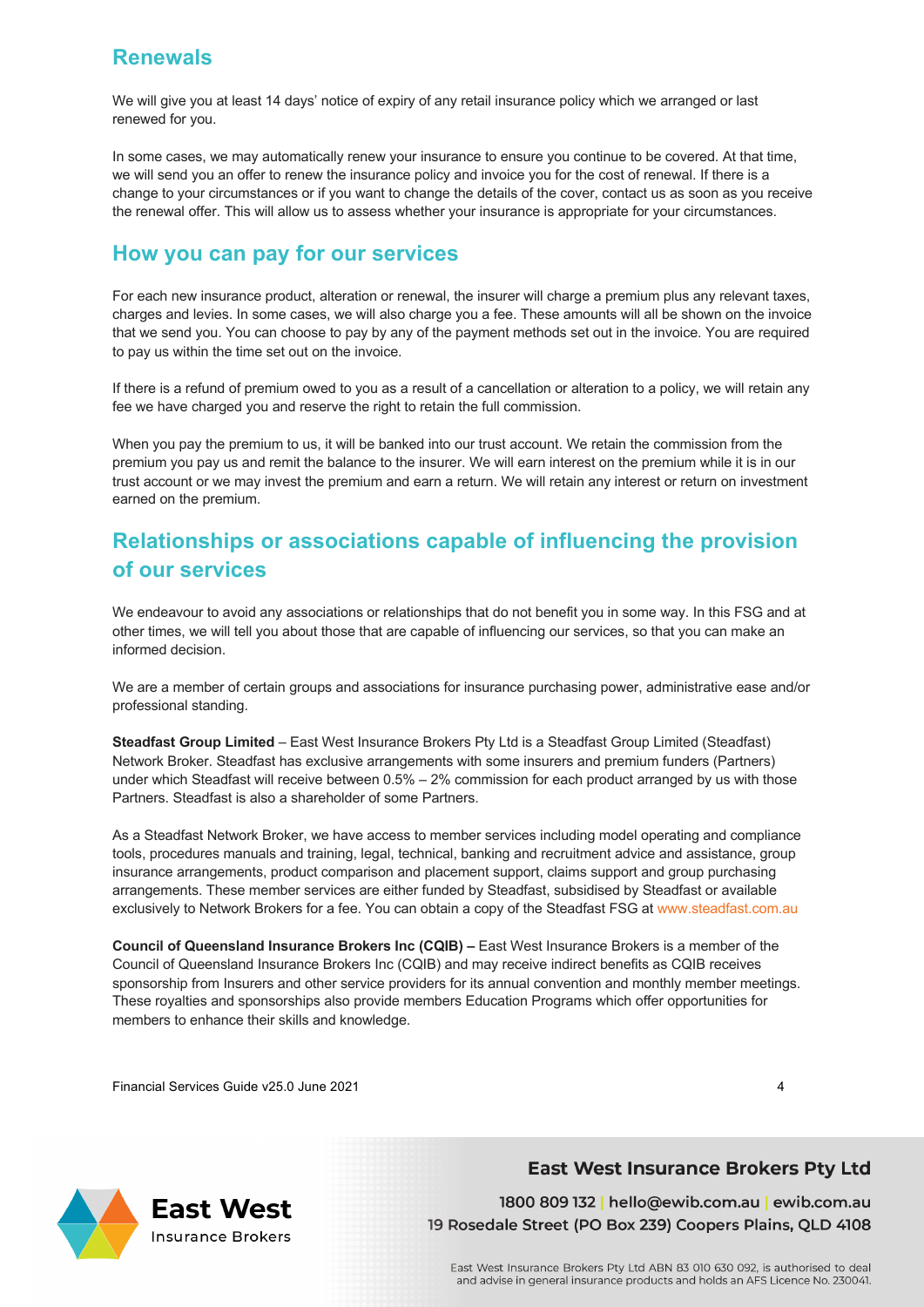We may refer you to a Life Insurance adviser to complement your insurance program. We may receive a commission for this referral.

## **Contractual Liability and your Insurance Cover**

Many commercial or business contracts contain clauses dealing with your liability (including indemnities or hold harmless clauses). Such clauses may entitle your insurers to reduce cover, or in some cases, refuse to indemnify you at all. You should seek legal advice before signing and accepting contracts. You should inform us of any clauses of this nature before you enter into them.

#### **Insurer security**

The security of your insurance is important to us. However, the financial standing or condition of any insurer or market can change after your policy has been arranged. We can accept no responsibility for the financial standing or performance of any insurer or market and will not be responsible in any circumstances in the event that they are unable to meet their obligations to you. If you have concerns about the security of any insurer, please contact us immediately.

#### **How we treat your information**

We maintain a record of your personal profile, including details of insurance policies that we arrange or issue for you. We may also maintain records of any recommendations or advice given to you. We will retain this FSG, any IIROA, SOA or PDS that we give or pass on to you for the period required by law. If you wish to look at your file, please ask us. We will make arrangements for you to do so.

We are committed to protecting your privacy, which will ensure the privacy and security of your personal information. A copy of our privacy statement and privacy policy are located on our websites or available upon request.

### **What to do if you have a complaint**

Occasionally complaints do occur and when they do, we try and resolve them as quickly and easily as possible:

- Contact one of our advisers or our Complaints Manager, in writing or by phone, or email complaints@ewib.com.au with the subject COMPLAINTS ADVICE and tell us about your complaint;
- Your complaint will be acknowledged within 24 hours of receipt;
- We will keep you informed of the progress towards resolving your complaint;
- We will endeavour to resolve the matter within 10 business days of receipt.

If you are still not satisfied, we are a member of the Australian Financial Complaints Authority (AFCA) and you have the right to refer the matter to them. AFCA can be contacted bu telephone 1800 931 678, fax 03 9613 6399, email info@afca.org.au or website www.afca.org.au.

## **What arrangements do you have in place to compensate clients for losses?**

East West Insurance Brokers Pty Ltd has a Professional Indemnity policy (**PI Policy**) in place.

The PI Policy covers East West Insurance Brokers and our representatives (including our authorised representatives) for claims made against us and our representatives by clients as a result of the conduct of us, our employees or representatives in the provision of financial services.

Financial Services Guide v25.0 June 2021 5

**East West** 

**Insurance Brokers**